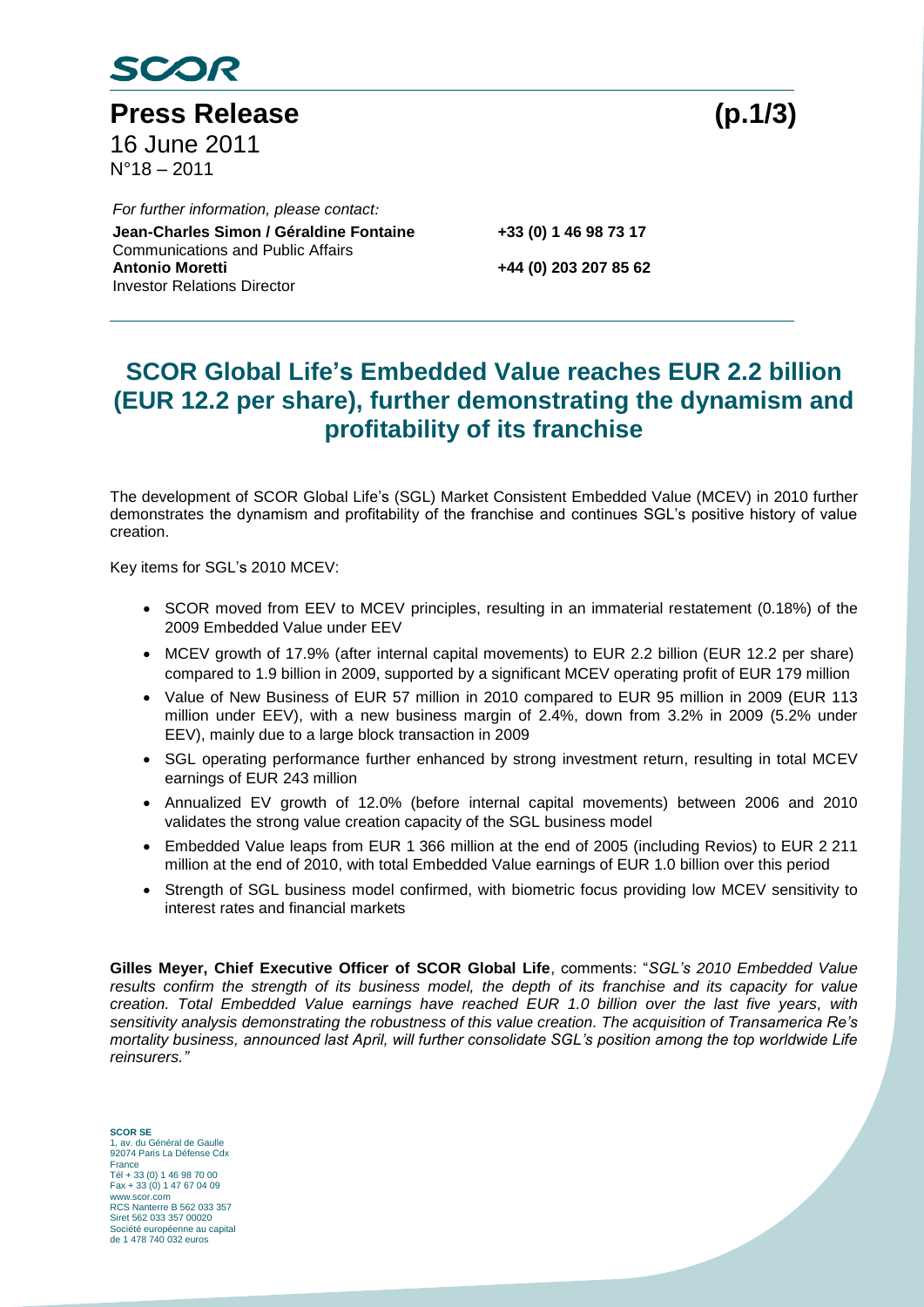

16 June 2011

 $N^{\circ}$  18 – 2011

## **A strong performance by SGL's 2010 Embedded Value**

SGL's 2010 MCEV increases by EUR 273 million to EUR 2 211 million against EUR 1 938 million in the previous year, an increase of 17.9% after internal capital movements and 14.1% before internal capital movements.

The MCEV per share grows significantly to EUR 12.2 from EUR 10.8 in 2009.

The 2010 MCEV operating profit attains EUR 179 million, compared to EUR 191 million in 2009. The value added by new business reaches EUR 57 million, down from EUR 113 million in 2009 (EUR 95 million on comparable MCEV basis), mainly due to a large block transaction in 2009. The new business margin is 2.4% in 2010, versus 3.2% in 2009 under MCEV.

Total MCEV earnings, taking into account economic variances such as economic assumption changes and investment variances, reach EUR 243 million in 2010 compared to EUR 299 million in 2009 (under EEV). Economic variances are less important in 2010 than in the previous year (EUR 65 million vs. EUR 108 million) due to the recovery of the financial markets in 2009.

Free cash flow generation of EUR 232 million in 2010, with new business entirely funded by the expected runoff of the in-force portfolio. The existing mature business book is expected to contribute strongly to overall free cash flow in the near future.

The MCEV not recognised under IFRS equity grows by EUR 89 million in 2010, reaching EUR 517 million.

\* \* \*

Details of the Embedded Value approach used by SCOR Global Life, including an analysis of Embedded Value from 2009 to 2010, along with details of the methodology used, analysis of sensitivities to certain key parameters and reconciliation of the Embedded Value to SCOR's IFRS equity, can be found in the document entitled "SCOR Global Life Market Consistent Embedded Value 2010 – Supplementary Information" and the "SCOR Global Life" slide show presentation, both of which are available at [www.scor.com.](http://www.scor.com/)

The Embedded Value has been calculated in accordance with the European Insurance CFO Forum Market Consistent Embedded Value Principles (Copyright© Stichting CFO Forum Foundation 2008) published in June 2008 and October 2009 by the CFO Forum.

Towers Watson have been commissioned to review the methodology and assumptions used as well as the results of the calculations made by SCOR to determine the Embedded Values. The scope of their review and opinion is presented in "2010 Market Consistent Embedded Value – Supplementary Information". This MCEV disclosure should not be viewed as a substitute for SCOR's primary financial statements.

> \* \* \*

**SCOR SE** 1, av. du Général de Gaulle 92074 Paris La Défense Cdx France Tél + 33 (0) 1 46 98 70 00 Fax + 33 (0) 1 47 67 04 09 www.scor.com RCS Nanterre B 562 033 357 Siret 562 033 357 00020 Société européenne au capital de 1 478 740 032 euros